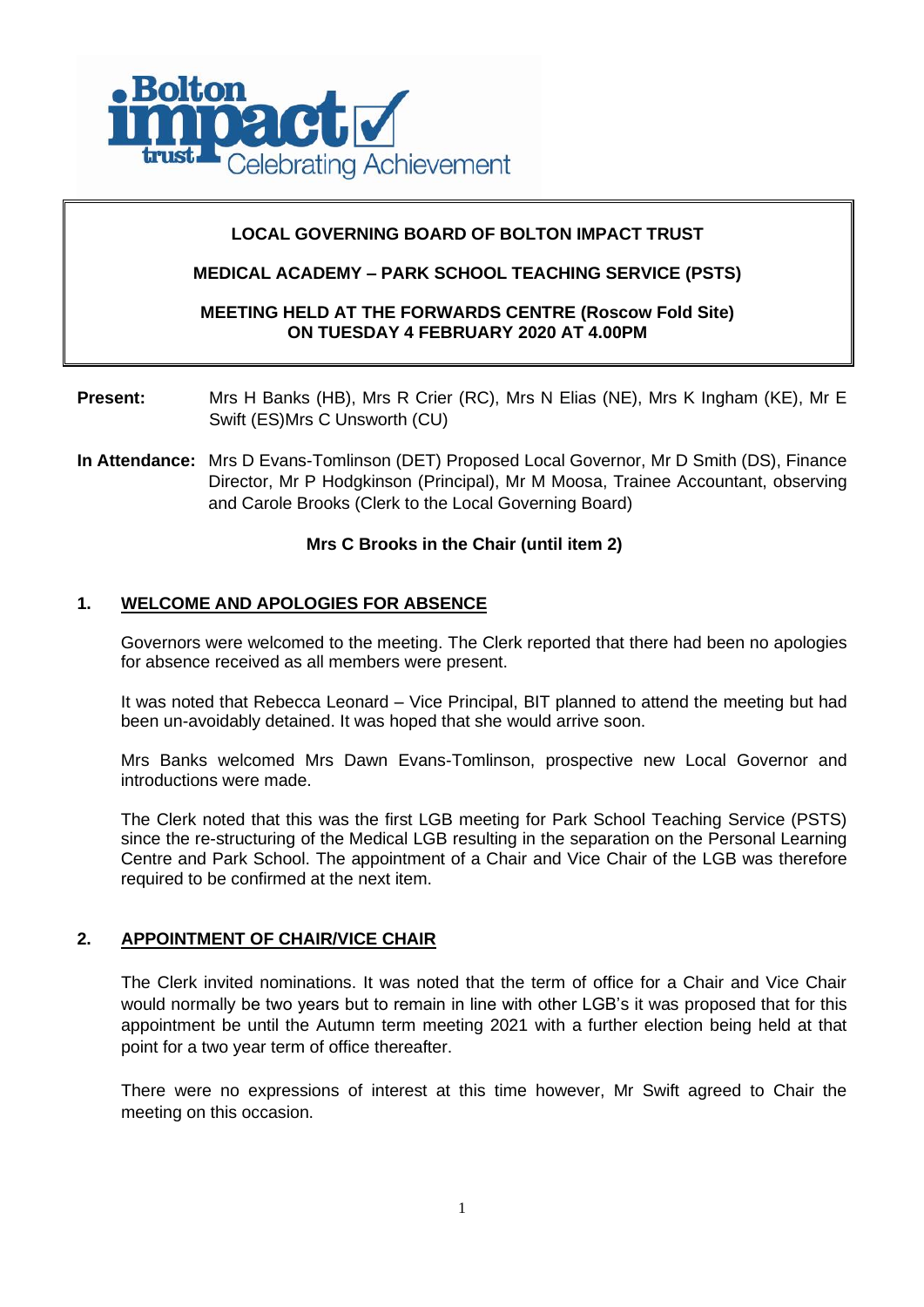

PH suggested as there were a number of vacancies outstanding, which it was hoped to be able to appoint to in the very near future, that the appointment of Vice Chair be deferred to the summer term meeting.

Governors discussed this matter and agreed for Mr Swift to Chair on this occasion and for the permanent appointments to be made at the summer term 2020 meeting when it was hoped to have a full membership on board.

- **Agreed:** That Mr Swift Chair the meeting on this occasion
- **Resolved:** That the appointment of Chair of the PSTS Local Governing Board be deferred until the summer term meeting.

### **Mr Swift continued in the Chair**

### **APPOINTMENT OF VICE-CHAIR**

The Clerk invited nominations. It was noted that the term of office for a Vice Chair would normally be two years but to remain in line with other LGB's it was proposed that for this appointment be until the Autumn term meeting 2021 with a further election being held at that point for a two year term of office thereafter.

PH proposed that the appointment of a permanent Vice Chair be deferred to the summer term meeting. This was agreed.

**Agreed:** That the appointment of Vice-Chair of the PSTS Local Governing Board be deferred to the Summer term meeting.

## **3. DECLARATION OF INTEREST**

3.1 Declaration of Pecuniary or Conflict of Interests

No declarations of pecuniary interest or conflict of interest were made.

### 3.2 Register of Business Interest

In accordance with the academy's financial handbook entries in the Academy Trust's Register of Business Interests were to be reviewed annually. All Trust Members, Local Governors and the Principal were asked to complete the LA model pro-forma and return it to the Head Teacher for retention. It was noted that the entry included:

- relevant business and pecuniary interests
- details of any governance roles in other educational institutions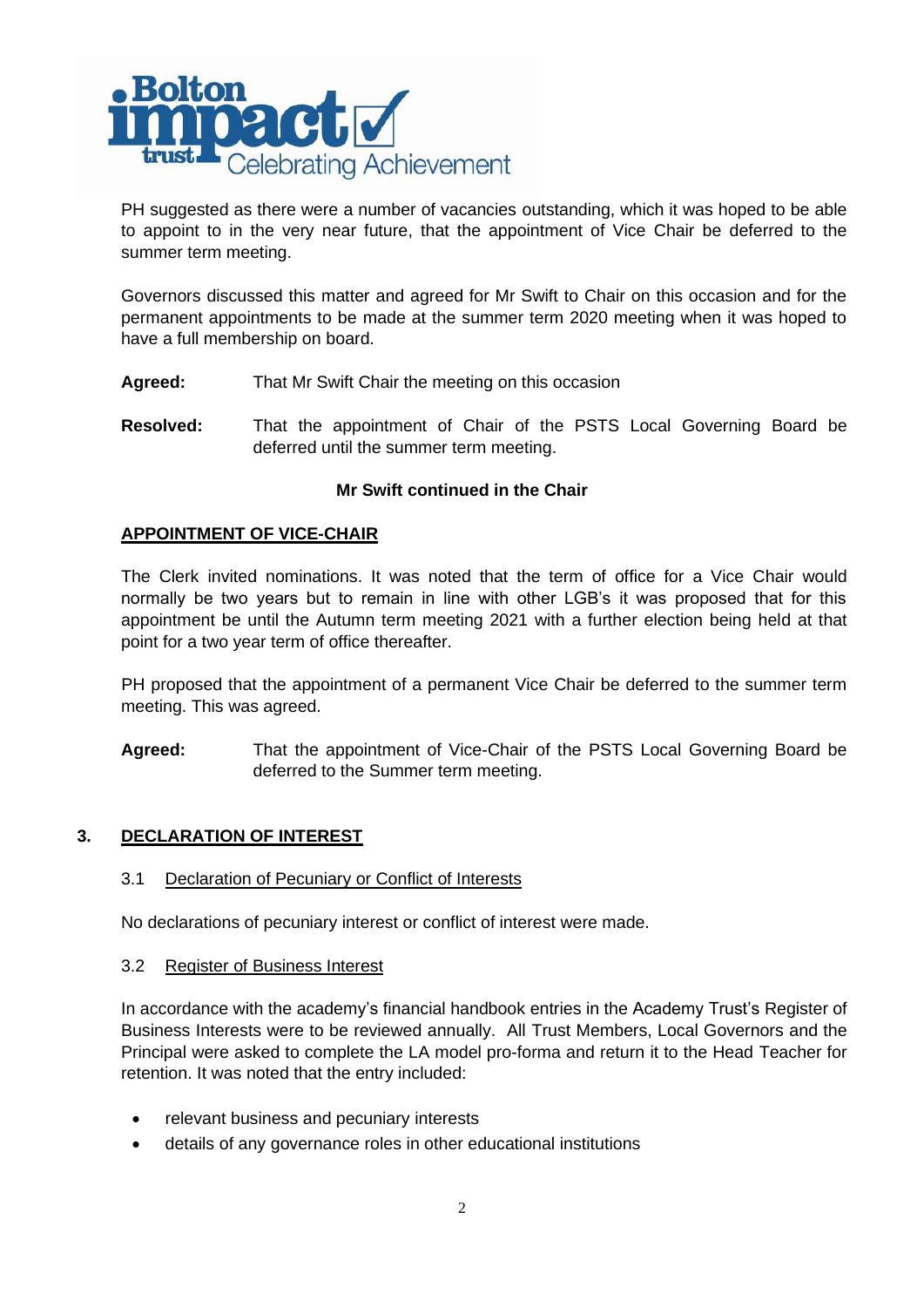

any material interests arising from relationships between governors or relationships between governors and school staff (including spouses, partners and close relatives)

The Clerk noted that trustees and local governors were required to complete this information and that failure to do so may be in breach of the Trust/Local Governing Body Code of Conduct. The following Governors absent from the last meeting of the Medical LGB were requested to complete and return the business interests form to Mr Smith as provided by the Clerk:

- Mrs R Crier, Mrs C Unsworth and Mr E Swift
- **Action:** All Governors absent from the last meeting of the Medical LGB to complete the necessary business interests form and return to Mr Smith at the earliest opportunity.

Mrs K Ingham joined the meeting apologising for her late arrival.

## **4. SAFEGUARDING SELF-DECLARATION**

A decision had been taken by the Board that all individuals would complete a self-declaration form to state that they had not received any criminal convictions or cautions within the previous 12 months, which had not already been reported to the Chair of the Board.

Those Governors absent from the last meeting of the Medical LGB were requested to complete and return the said form to Mr Smith.

**Action:** That all Governors absent from the last meeting of the Medical LGB complete and return the Safeguarding declaration to Mr Smith to be stored under confidential cover at the school.

## **5. MEMBERSHIP ISSUES**

### 5.1 Review and Confirmation of Current Membership

The Clerk referred to the terms of reference noting that these stipulated one staff Governor but that two currently were serving on this LGB following the re-organisation of the Medical Academy and separation of the PSTS and the PLC (Personal Learning Centre).

PH noted that it was intended to retain two staff Governors on this LGB and therefore the terms of reference would be amended to reflect that arrangement. This was agreed.

### Expiry of term of Office (Staff Governor)

The Clerk reported that the term of office of Mrs Unsworth, Staff Governor, was due to expire on 31 March 2020 and therefore a Staff Governor election would be required to be undertaken. It was noted that Mrs Unsworth would be welcome to re-apply if desired.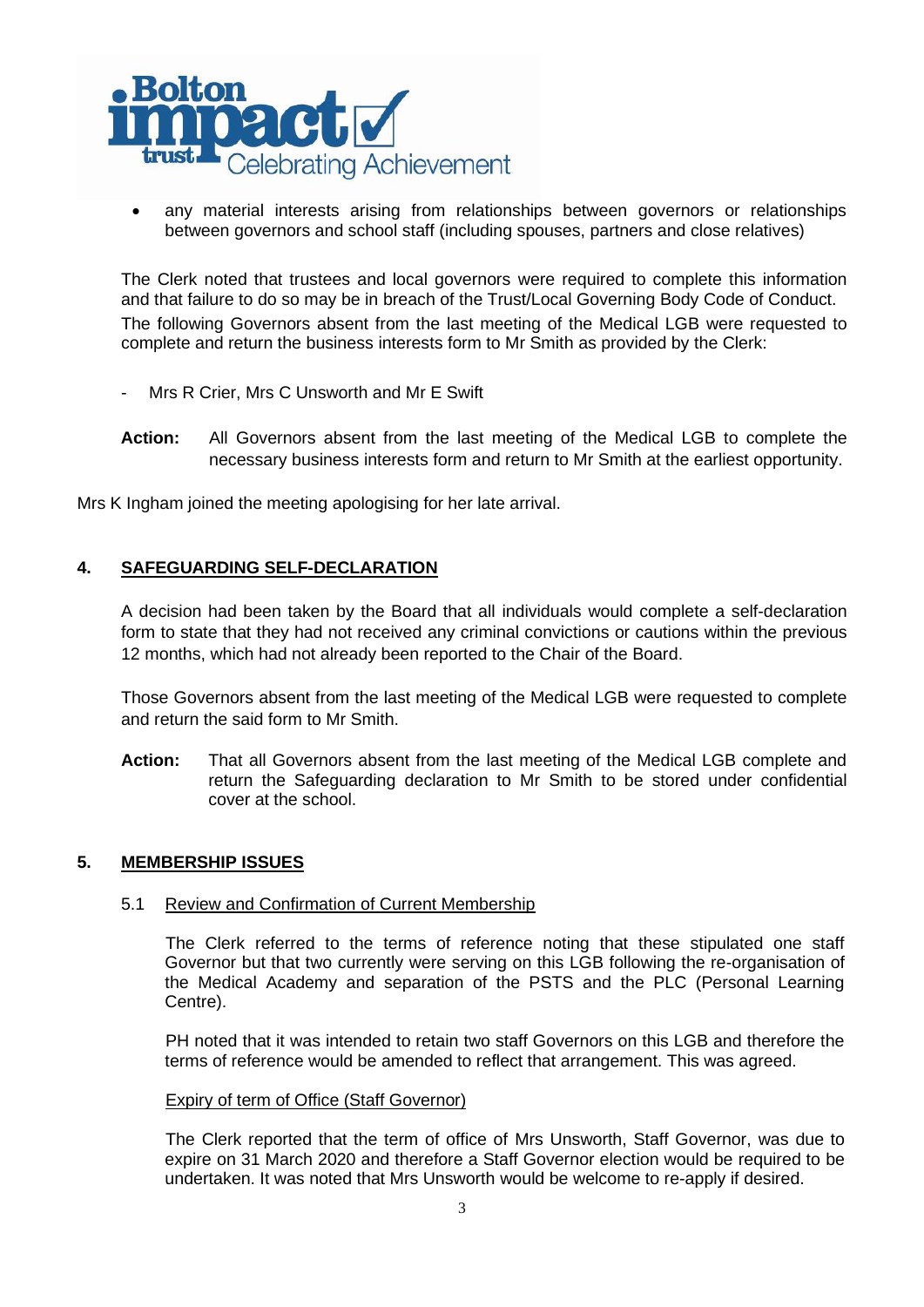

### Governor vacancies

The Clerk confirmed that the following vacancies still remained:

- 6 x Co-opted Governors, subject to the appointment of Mrs Evans-Tomkinson

It was noted that the terms of reference stated **up to** eight Co-opted Governors and therefore all vacancies were not required to be appointed to at this time if it was felt that there were sufficient skills across the current membership for less than eight serving Governors. Governors were asked to consider the fact that the quorum for meetings was five Governors.

Governors were requested to approve the appointment of Mrs Dawn Evans-Tomkinson as a Co-opted Governor.

PH suggested that Mr Swift, currently a Parent Governor transfer to become a Co-opted Governor and for the Academy Lead to hold a Parent Governor election. Mr Swift confirmed that he was happy to become a Co-opted Governor with the LGB's approval.

Governors discussed both appointments and

### **Agreed:**

- i) That Mr Swift transfer from his current position of Parent Governor to become a Coopted Governor with immediate effect.
- ii) That the LGB approve the appointment of Mrs Dawn Evans-Tomkinson as a Coopted Governor with immediate effect.
- **Action:** Mrs Banks to make the necessary arrangements to hold both a Parent Governor election and a Staff Governor election at the earliest opportunity.

### **6. MINUTES OF THE LAST MEETING**

Governors had received the minutes of the last meeting held on 8 October 2019 for their review and approval. It was noted that these minutes related to the Medical Academy which included the PLC and PSTS) prior to the separation of the two LGB's.

Mr Swift noted that he had sent his apologies, but these had not been recorded. The Clerk had not received these but noted the required correction.

Mrs Elias referred to Item 6 of the minutes of the last meeting noting that she was present at the meeting held on 4 June 2019 and thought that the detail recorded regarding apologies related to Mrs Ingham whom had sent her apologies, but these had also not been received by the Clerk.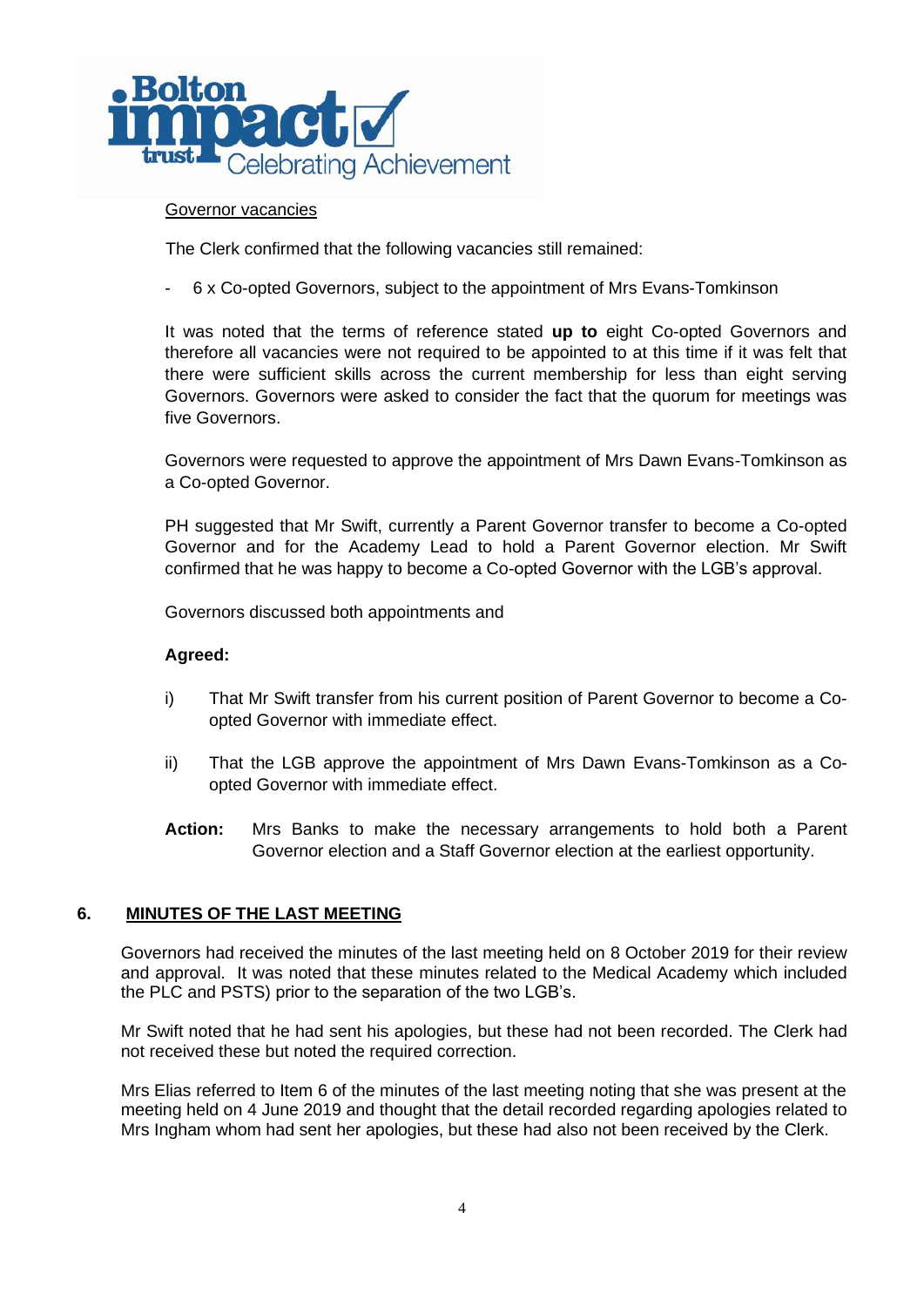

The Clerk apologised for the error made and the mix up with two names and asked that any future apologies for absence be forwarded to the Chair of the LGB and the Clerk.

## **MATTERS ARISING**

Governors reviewed the actions relating to the PSTS LGB. The following comments were made:

### 6.1 Governor training, minute number 6.2

DS referred to training in respect of Safeguarding and informed Governors that once the full membership of all LGB's had been confirmed it was intended to liaise with 'One Education' for this training to be arranged at the earliest opportunity.

### 6.2 GIAS Site, minute number 9.1

DS reported that the GIAS site had been updated with the email addresses provided. However, a further review would be required following the re-structure of the Medical Academy.

DS noted that it was thought that Governors should now receive a monthly newsletter from this site. If this had not been received, a further review would be required to ensure that the detail was correct.

A number of Governors confirmed that they had not received an email from GIAS.

DS requested that all Governors further check their inboxes and spam folders and advise him at the earliest opportunity.

## **Action:**

- i) All Governors to check their email inboxes including spam folders for receipt of the newsletter and advise DS accordingly.
- ii) DS to update the GIAS site to reflect the new membership following the restructure of the Medical Academy.

### 6.3 Policy Review Schedule, Minute number 14.1

PH reported that Rebecca Leonard, as Vice principal was to work with 'One Education' regarding compiling a suitable policy review process and schedule. Once complete the necessary policies would be brought to the LGB for their approval.

**Action:** Rebecca Leonard to compile a policy review schedule in liaison with 'One Education' with a report back to the LGB regarding the revised process/cycle to be followed.

## **7. GOVERNANCE RESPONSIBILITIES**

## 7.1 Terms of Reference 2019/20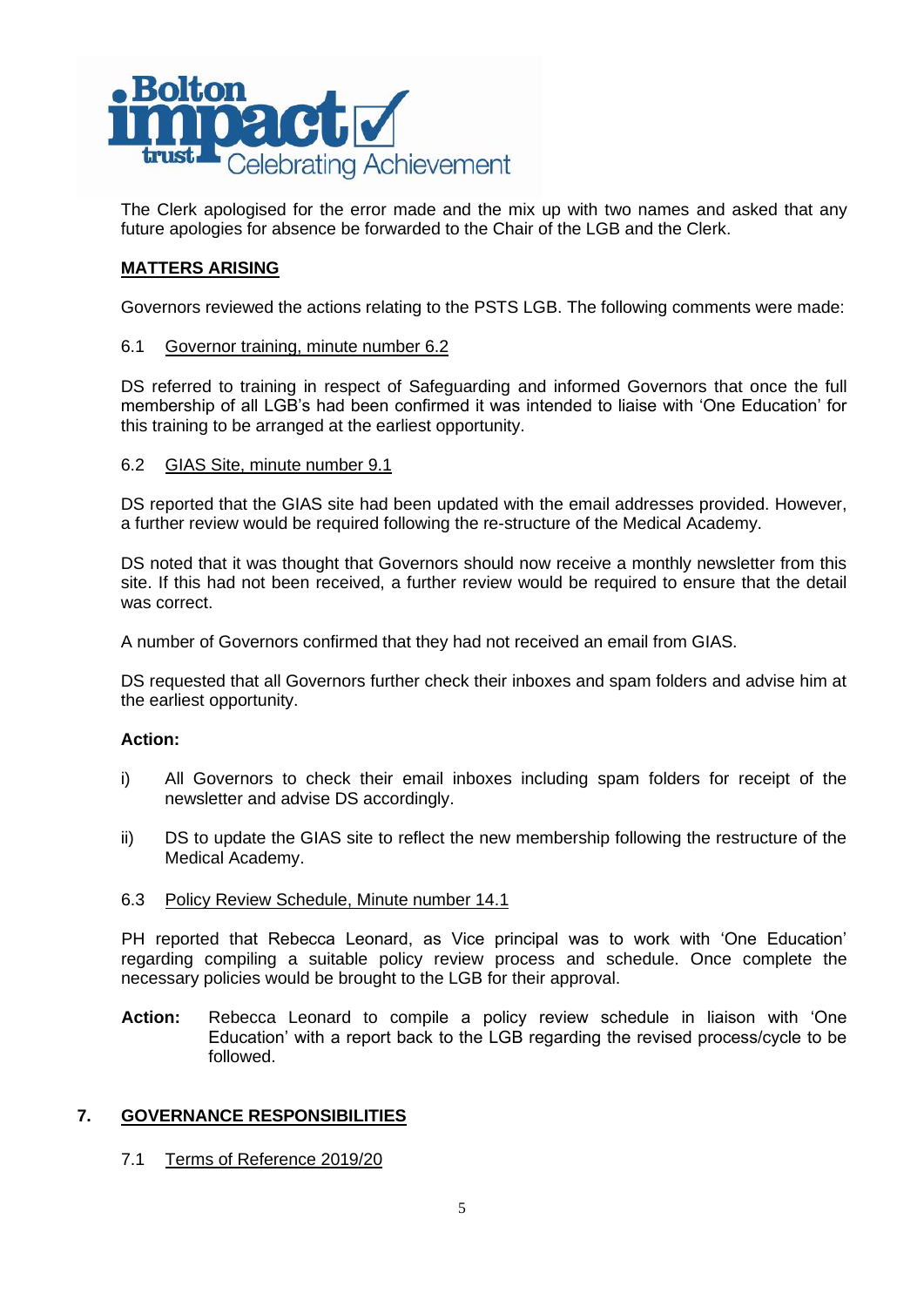

The Clerk had distributed the updated Terms of Reference relating to the PSTS LGB with the agenda.

The Clerk requested that a review of the content be made to ensure that these remained effective for the 2019/20 academic year. The Clerk noted that since the last meeting the following detail had now been included:

- Appointment process for Chair/Vice Chair Nominations to be invited at the meeting.
- Membership To include one member of the Leadership Team at each LGB meeting in an observing capacity.

The Clerk referred to the discussions held earlier in the meeting regarding the amendment required to reflect the need for two staff Governors to be detailed within the Membership as opposed to one. PH had agreed to update this and forward the revised report to the Clerk for uploading to the Gateway.

- **Agreed:** That the Governing Board approve the terms of reference 2019/20 as set out in the appendix to these minutes, to serve until the autumn term meeting 2020.
- **Action:** Clerk to upload the revised terms of reference 2019/20 onto the Gateway within the useful Documents area.
- 7.2 Link Governor roles and responsibilities

The Clerk suggested a review of the Link Governor roles and responsibilities be undertaken once a full complement of Governors were in place with the exception of the key responsibilities such as safeguarding and Health and Safety etc.

The following appointments were made:

- Quality of Education  **Mrs D Evans-Tomkinson**
- **Website**

PH noted that one of the potential new Governors could have skills in ICT and therefore could take up this responsibility once appointed.

Mrs C Unsworth agreed to undertake this role on a temporary basis until a new appointment could be made.

- Leadership & Management - Left Vacant

The Clerk suggested that these be forwarded to her for inclusion on the Gateway for Governors review and information.

**Agreed:** That Governors approve the Link Governor roles, responsibilities and appointments made subject to further amendment following additional Governor appointments being made in the future.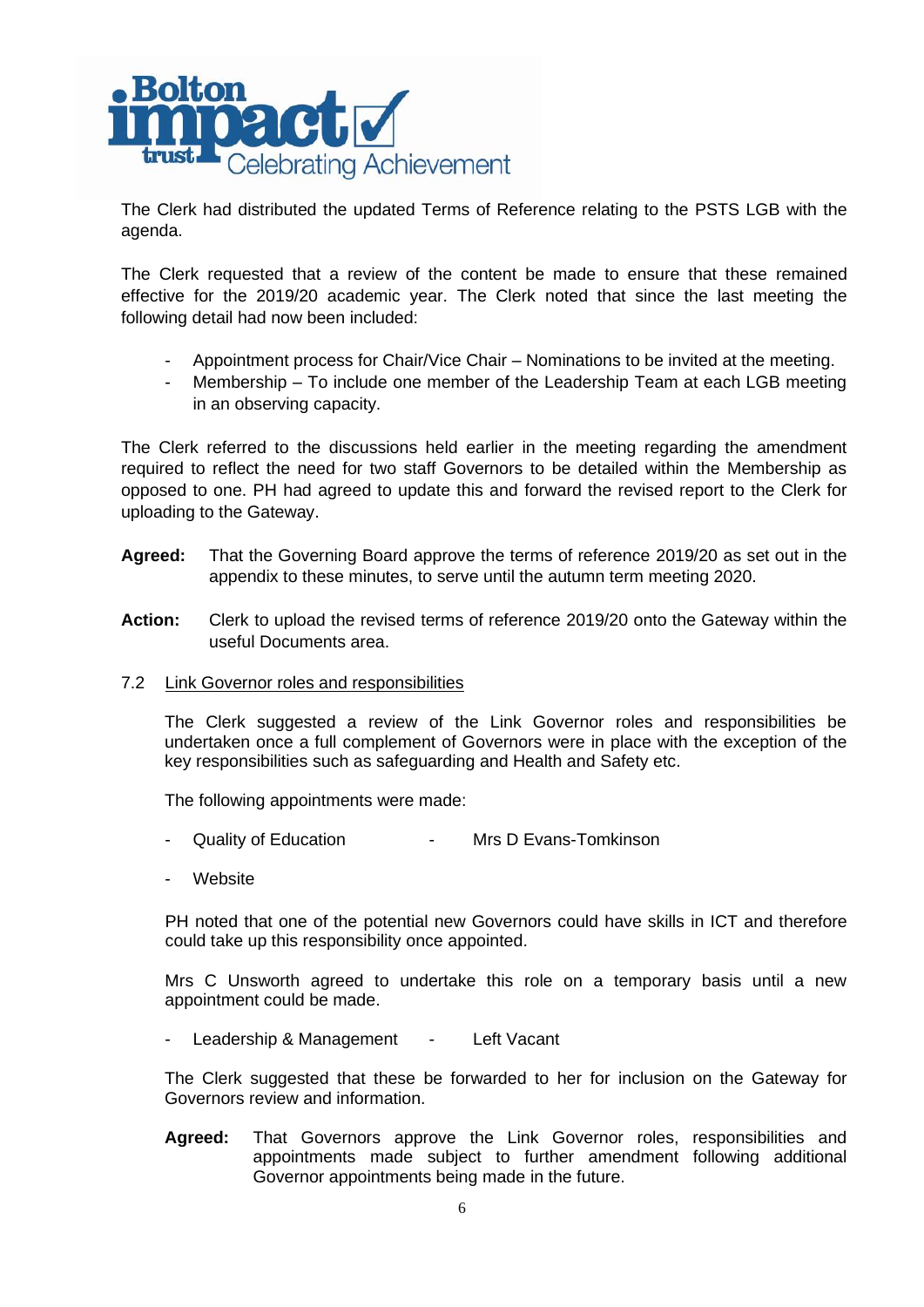

**Action:** HB to forward the updated link Governor roles and responsibilities report for the PSTS LGB to the Clerk to be uploaded to the Governance Gateway.

## **8. NOTIFICATION OF ITEMS OF 'ANY OTHER BUSINESS'**

No items of 'Any Other Business' were notified at this stage in the meeting.

## **9. NOMINATED GOVERNOR ROLES**

9.1 Chairs' Briefing

The Clerk reported that the Chairs' Briefing meeting had been held on Monday 27th January 2020 where the following issues were highlighted:

- Update from the Director of People Services Bernie Brown
- Spring term updates:
	- Outcome of election for Parent Governor Representatives on the Scrutiny Committee (Vicky Dean and Justine Bond)
	- Maintained Schools Committee terms of reference updates
	- Schools Financial Value Standard (Maintained)
	- Changes to Relationship and Sex Education requirements
	- Catholic Education Service HR Policies
- Governance Peer Support Discussion
- Governance Services Update

The Clerk noted that in the absence of a Chair, the Vice Chair or another nominated Governor could attend.

**Action:** The newly appointed Chair to note the date of the next Briefing as 11 May 2020.

### 9.2 Link Governors Report on Training / Recent Training undertaken

The Link Governor confirmed that they had not received details of any training undertaken by governors since the last meeting.

Mr Smith encouraged Governors to access any relavent training to further enhance their Governance skills. It was noted that this would be funded by the Trust.

The Clerk recommended that any newly appointed Governors attend the National Induction training for new Governors.

Mrs Evans-Tomkinson (DET) expressed an interest in this course and agreed to make the necessary arrangements.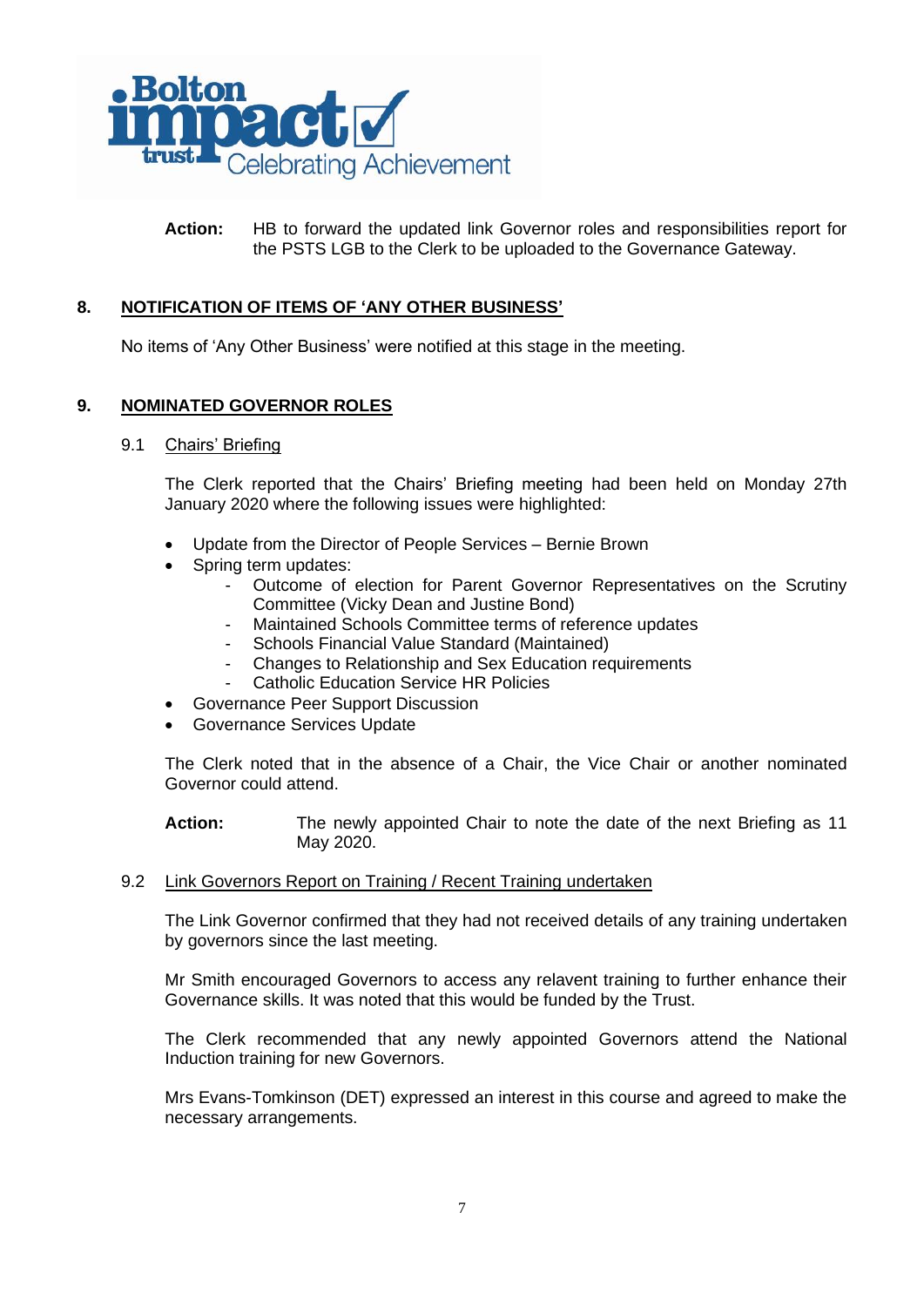

PH suggested that training in the appropriate curriculum offer for Alternative Provision would be useful to source. It was noted that AP's in the main would not be judged as outstanding due to the curriculum offer.

Governors discussed this matter and agreed that training in this area would be very useful. It was felt that this ought to be raised and arrangements be made for an Ofsted representative or Liam Trippier to support the provision in this area.

PH noted that following a recent Ofsted Inspection of another Academy it was felt that the 'intent' and plans in place was correct but that further 'stretch' within the subjects was required.

### **Action:**

- i) PH to source suitable training to support the provision in respect of ensuring the required Curriculum offer.
- ii) DET to make the necessary arrangements to access the National Induction Course for new Governors
- 9.3 Link Governor Visit Reports

The following link Governor monitoring reports had been received:

### 9.3.1 Delivering the academic/Vocational Curriculum (implementation) – Chris Tye

Mrs Banks referred to the circulated report noting that Mr Tye had undertaken this visit prior to the restructure of the Medical Academy. It was noted that he was no longer a serving Governor on this Board as he had remained with the Personal Learning Centre (PLC).

The Clerk referred to the circulated report and asked if Governors could include the name of the Academy visited when completing the visit report as the ones circulated didn't reflect the individual setting. This was agreed.

Mrs Banks referred to the length of time spent by Governors undertaking link Governor visits. It was felt that this was not always reflected within the reports compiled. It was suggested that time be built into the visit to write up the report whilst still on-site and enable governors to ask if any further questions of the staff team and address any concerns at the time, if required. It was further noted that otherwise important information could be otherwise lost and issues with time constraints for the completion of the outcome report could become prevalent.

After further discussion it was:-

- **Agreed:** That Link Governors should be asked to write their reports on site during the visit and agree the date, priorities and focus of their next visit.
- **Action:** PH/HB to ensure that PSTS be included as standard on the blank visit template.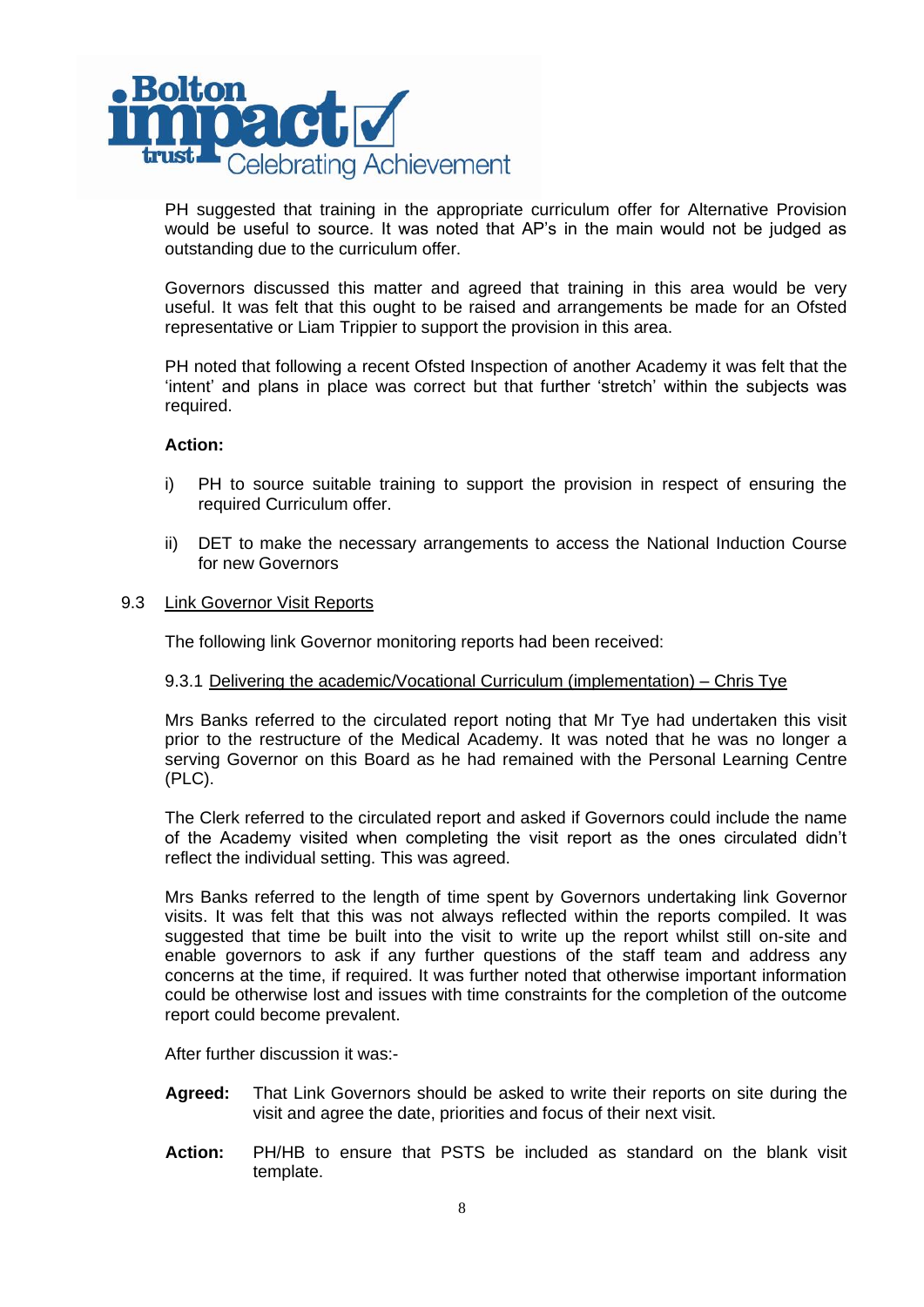

## 9.3.2 Behaviour and Attitudes - Karen Ingham

Mrs Ingham guided Governors through the detail of her circulated report in respect of Behaviour and Attitudes. Governors were informed that Mrs Ingham had met with the Senior Leader and Mrs Banks as Academy Lead to consider:

- The Behaviour Policy
- The Attendance Policy
- Pastoral Responsibilities
- An example of Boxall profiles and targets
- Data on Year 11 in respect of engagement, independence and attendance.
- Token based reward Board showing form tokens
- Individual raffle-based reward system providing cumulative prizes over time

#### Line of Enquiry -1:

The school environment, routines and expectations promote positive behaviour

Mrs Ingham confirmed that a review in relation to the line of enquiry in relation to the area of strength in the SEF/Action Plan had been undertaken together with a review of all policies to ensure were robust and fit for purpose.

Governors were assured that there was a wealth of evidence to support the strength in this area.

Mrs Ingham noted that in the report, she had related to the Assistant Head Teacher but that this should have stated Deputy Head Teacher.

Mrs Ingham referred to the 'bubble room' being an area provided out of the classroom for pupils to go to benefit from reflection time to promote a change in the behaviour presented. It was felt that the reasons and number of times pupils attend 'the Bubble' ought to be tracked and the data analysed in order to monitor effectively.

HB noted that this room was used as a support strategy for the pupils and was not to be seen as a sanction. NE confirmed that a 'tick box' arrangement was in place as part of the C-Poms recording system to enable effective monitoring to be undertaken.

### Line of enquiry - 2:

Engagement, attendance and independence are tracked. An area identified in the SEF was to continue to monitor and develop this.

Mrs Ingham confirmed effective tracking of pupil engagement, with tracking reports having been provided as a good evidence base. HB had trained a number of staff to specific criteria to ensure consistency in delivery.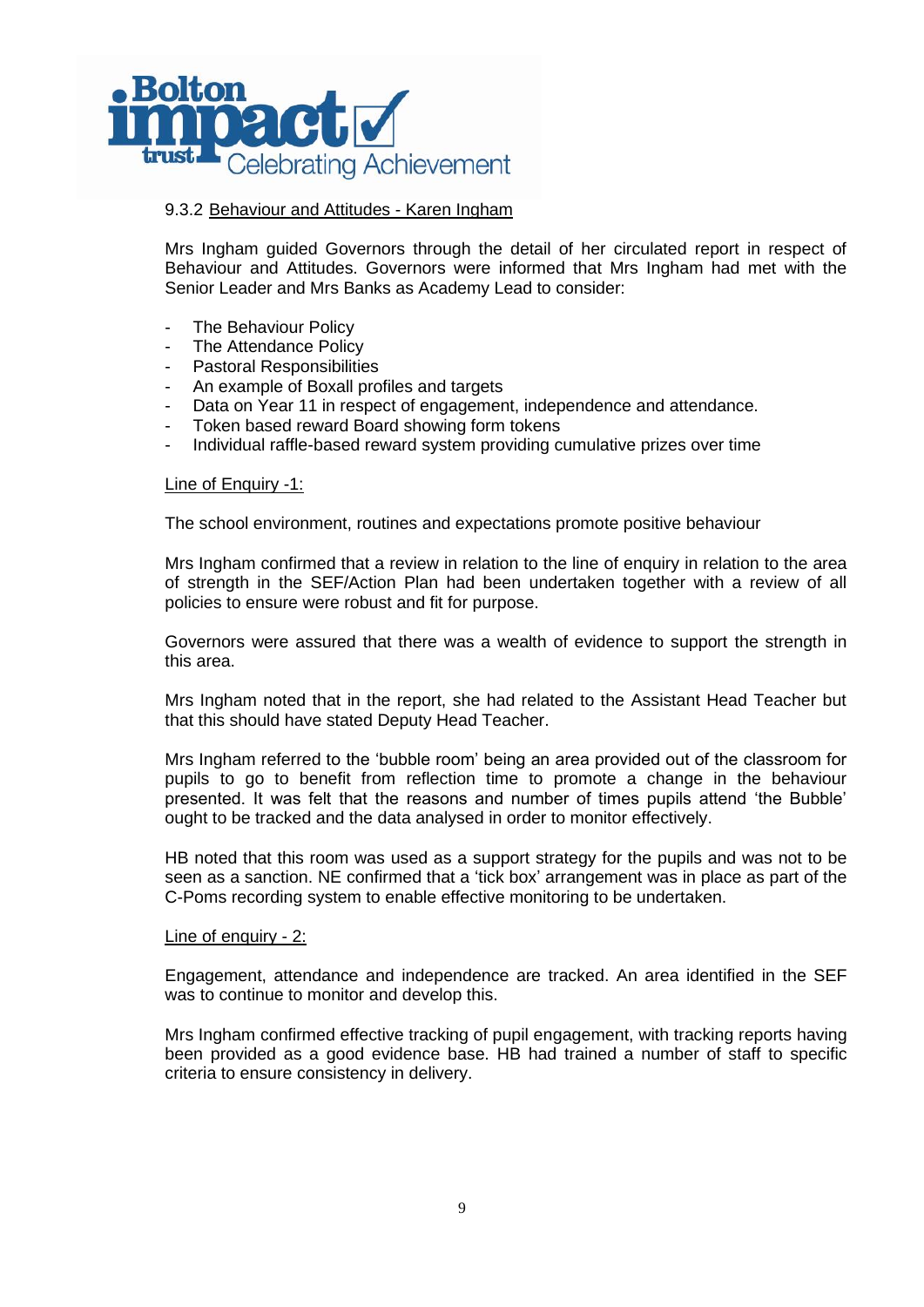

#### Next Steps

Mrs Ingham informed Governors that she had advised that pupil and parent voice be sought with the outcome being fed back to Governors and had offered to take part in this exercise as part of a future link Governor visit.

Mrs Banks confirmed that the report was an accurate reflection of the visit undertaken. It was felt that October time was early days for tracking purposes and that they would be further along the journey by the next visit.

Mrs Ingham was thanked for her time attending and for the comprehensive report submitted.

PH also thanked Mrs Ingham for her commitment and commended the content of her report. It was noted that this was very much in line with the Governance handbook.

Mrs Ingham thanked the Board for their comments noting that it was always a pleasure to visit PSTS. Mrs Ingham noted that sharing knowledge and best practices was a two-way process and that she had gained a wealth of knowledge from undertaking her visit. It was also confirmed that she felt that the curriculum offer at PSTS was fit for purpose.

**Action:** Governors to undertake their Link Governor Visits, complete the relevant proforma and submit this to the Academy Lead (HB) well in advance of the Summer Term 2020 LGB meeting.

#### 9.4 Bolton Governor Conference

The Clerk reported that the Governance Services Team held their annual Governor Conference on Saturday 2 November 2019 at the Mercure Bolton Georgian House Hotel with the theme of "Opportunities for All".

The day had proved a great success and feedback has been very positive.

Mr Hodgkinson had been invited to speak about Alternative provision and all attendees had commended the presentation made.

PH confirmed that he had thoroughly enjoyed the day, it had provided a wealth of networking and information sharing opportunities. PH noted that he would be very keen to attend future conferences as a delegate and also encouraged Governors to consider attending future conferences.

### **10. FINANCE REPORT**

Governors had received the financial report 2019/20 compiled by Mr Smith. It was noted that the purpose of the report was to update Governors with financial information in relation to Park School based upon transactions that have occurred during the period 1 September 2019 to 31 January 2020.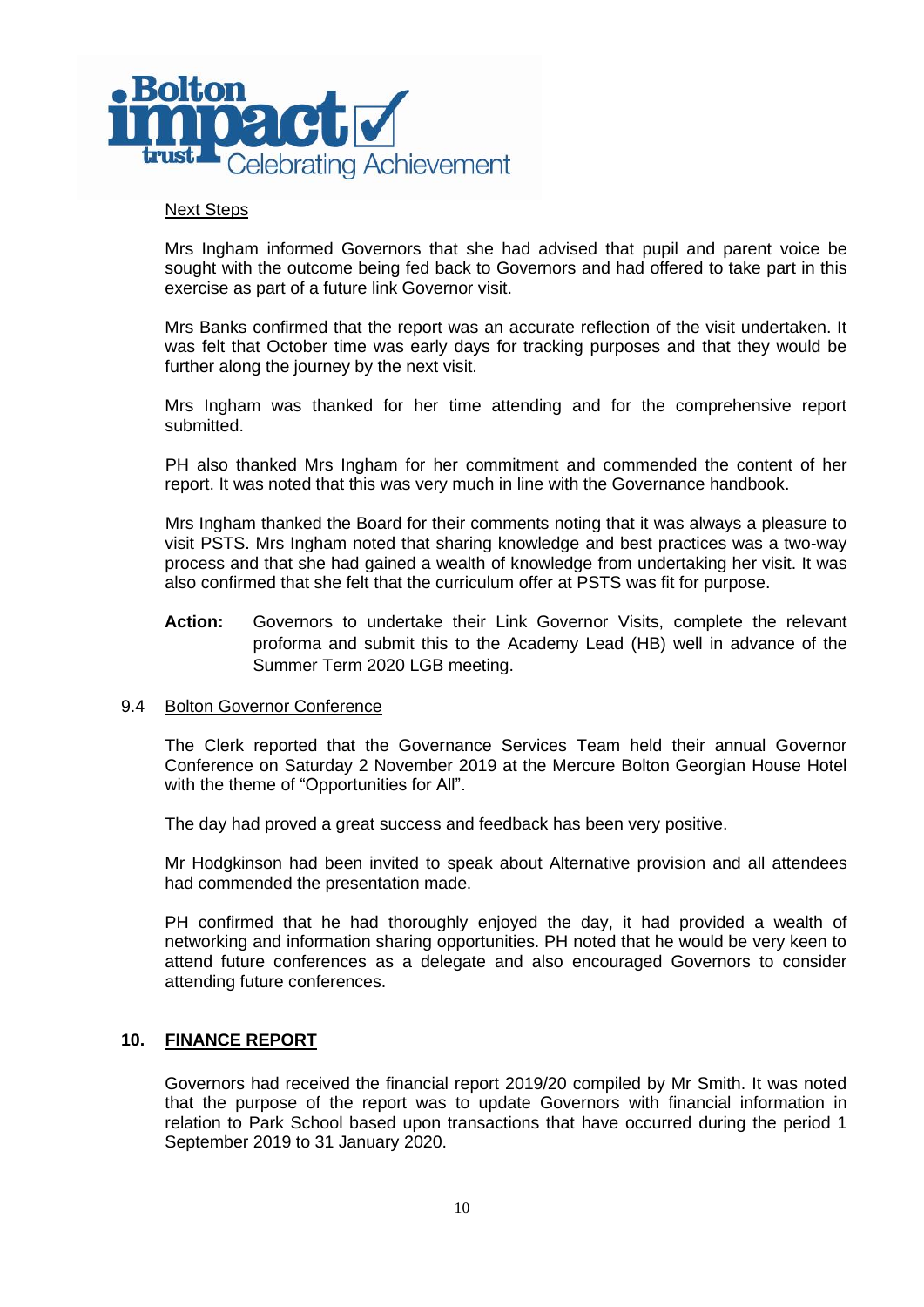

Mr Smith reported that PSTS had generated a surplus of £186,000 which was £88,000 more that had been budgeted for. This had been as a result of additional expenditure being received to support the additional pupils.

Governors were informed that the main change was that the opening of a 'Well-Being Centre' based on Chorley New Road. This was intended to create capacity for PSTS to accept more pupils.

Mrs Banks referred to the current capacity issues noting that at present she didn't feel that the needs of one cohort in particular could be met as effectively as she would like. These pupils were only accessing the softer subjects and not the academic areas.

Governors were informed that the building did not look like a school and the curriculum would focus on therapeutic art, physical and mental wellbeing and life skills. It was noted that pupils may not work to GCSE level but would be prepared for life after PSTS.

The wellbeing Centre would also offer opportunities such as:

- visits to Queen's Park to look at nature for mindfulness
- Cooking to support independence
- Yoga for relaxation and mindfulness

Governors were informed that it was hoped that anxiety and depression workshops could also be introduced in the future.

HB noted that it was hoped that by opening up the Well-being Centre capacity would be released to provide the opportunity for more pupils to access the less academic curriculum. Those that were already attending were enjoying being creative and feedback was positive.

A Governor asked why some pupils attendance was poor.

HB confirmed that some pupils who suffer from a high level of anxiety would find it difficult attending initially and therefore it would take time for them to familiarise themselves with the change in environment.

A Governor asked about pupil capacity at the Well-Being Centre.

HB reported that there were eight pupils attending at the present time but that the Centre had the capacity to increase to no more than 24 pupils to be in line with fire regulations.

Mr Smith referred back to the finance report noting that there was now a need to build up staffing and other resources due to the capacity that had been created at PSTS. Therefore, consideration had to be given to maintaining financial security.

Governors were informed that the Trust as a whole was required to generate a surplus balance in order to re-pat inherent deficits from previous years. This surplus balance would greatly support this deficit.

A Governor asked if in the future the financial arrangements for the Well-Being Centre could be separated out to enable Governors to see the benefits.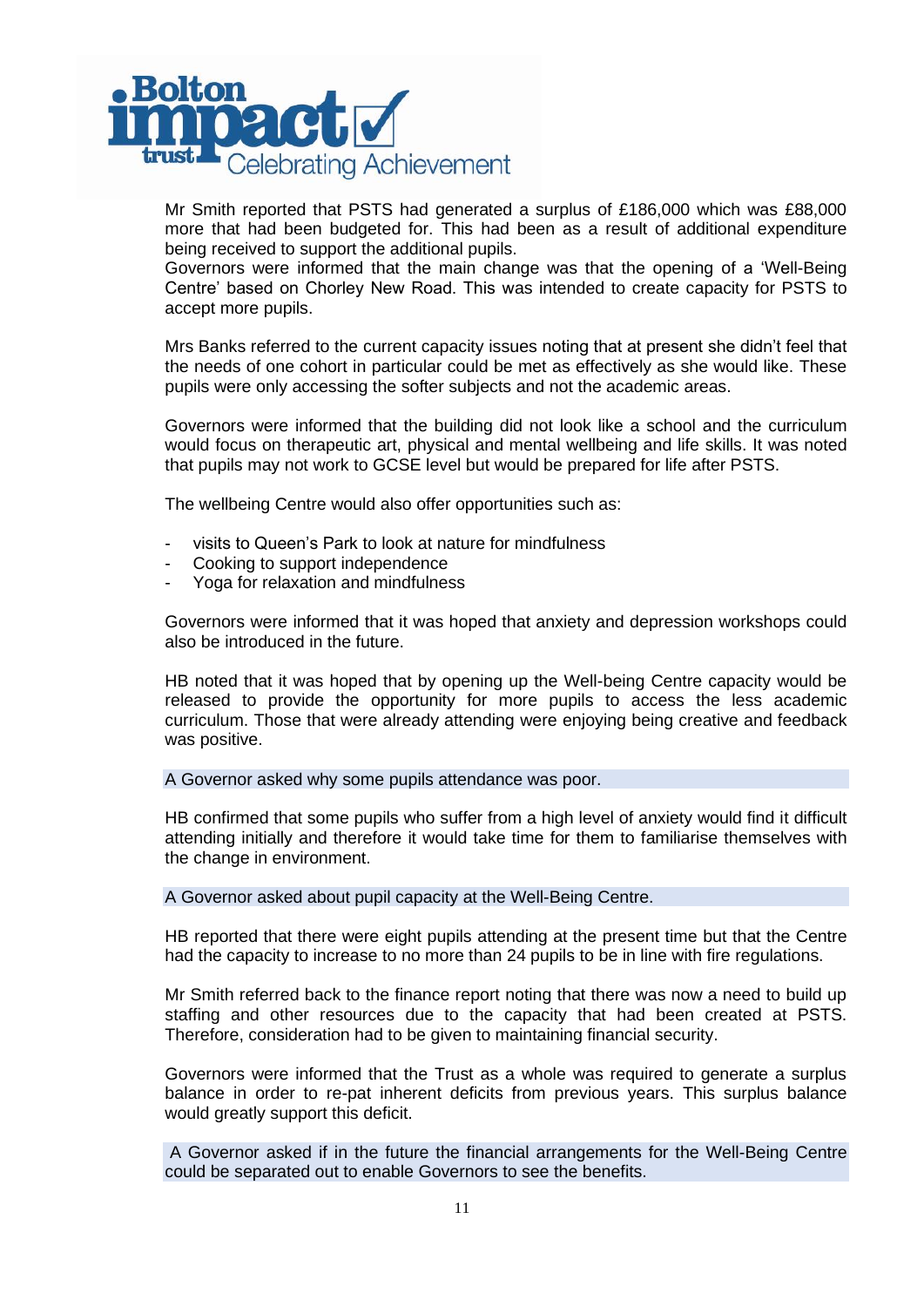

Mr Smith confirmed that the Centre wasn't a separate setting and that it was part of PSTS. It would be a challenge to separate the finances but would look to providing Governors with a financial summary showing income and expenditure based on the number of pupils, staff costs and rent arrangements.

### A Governor asked how much the rent was.

DS explained that the rent was £28,500 for the whole building but PSTS were only liable for 2/3 proportion of this. Youth Challenge used the remainder of the building and were therefore liable to pay for the remaining 1/3 of the rent.

A Governor asked how long it was felt it would take to clear the deficit in place.

Mr Smith confirmed that this was in the region of two years. The trust were making good progress and the ESFA had recently de-escalated the Trust from their 'cause for concern' category due to the financial progress that the Trust had made.

Governors commended the Finance team for the effective management of the Academies finances and the progress made in reducing the deficit.

PH apologised for having to leave the meeting at this point to attend another meeting.

# **11. ACADEMY LEAD REPORT TO GOVERNORS**

Mrs Banks (HB) presented her termly report guiding Governors through the following key items:

- Quality of Education
	- Intent (Academic and Vocational)
	- Implementation (Academic and Vocational)
	- Impact (Academic and Vocational and Phase 2 Outcomes)
	- Key Performance Indicators (KPI's) Autumn term 2019
- Behaviour and Attitudes
	- Behaviour
	- Attendance
- Personal Development
	- Intent and Implementation (SMSC and Non-academic Curriculum)
		- Impact SMSC and Non-academic Curriculum) Phase 1 Outcomes
- Preparing for life beyond Bolton Impact Trust (BIT)
- Leadership and Management
	- Vision Inclusivity and working with others
	- Managing Staff workload, enhancing staff practice through performance management and CPD
- Safeguarding
- Health and Safety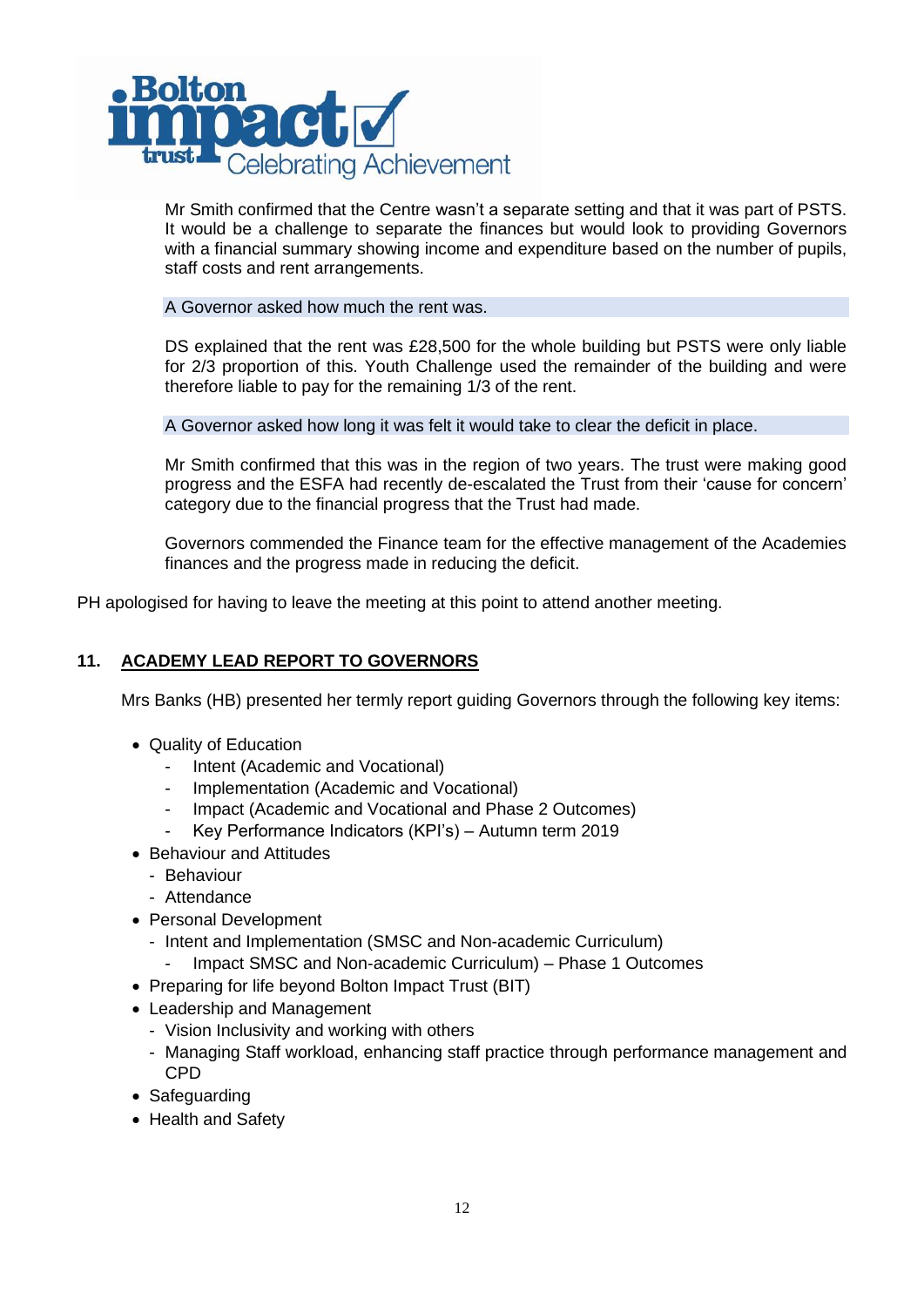

Aspects of the report were highlighted. HB noted that the format of the report had been revised. This was felt to be more visual and was in line with the new Framework.

Mrs Banks referred to the two Head-Line data reports: PSTS Headline Data – Current Structure Autumn 2019.

The first of which provided data in respect of :

Groups, boys v girls, whole school EHCP, PSTS by year, Whole school PPG and whole school ethnic Minority

The second report provided data in respect of:

Academic Progress, Pastoral progress, Attendance, English Language and Maths progress.

HB referred to attendance in particular noting that this remained an issue but was due to the nature of the setting being medical and therefore pupils were often absent due to their need to attend various appointments.

Governors' comments and feed-back on the visual format of the reports was requested. Governors were asked to consider if they were easier to follow or if the original version was preferred.

Governors discussed the new format and agreed that this format was a good representation of the data and was more user-friendly. It was noted that Governors felt that they also required the original written version to use in conjunction.

A Governor asked if intermediate targets were set.

HB explained that pupils were reviewed on a regular basis to determine the next steps.

A Governor referred to attainment and asked how this was measured.

HB explained that pupils' attainment was reviewed weekly and also termly. Attendance comparison was difficult as all students are referred to Park School because they are not attending school. However, comparisons can be made on a termly basis and governors felt this information would be useful.

**Action:** HB to provide both reporting formats for future meetings.

A Governor referred to reading and asked what was done to promote the love of reading.

HB explained that reading was a whole school initiative for this year and that staff training had commenced to help and support the pupils in this area, including two newly appointed learning mentors. The training resources used are based on Alex Quigley's book called 'Closing the Vocabulary Gap'.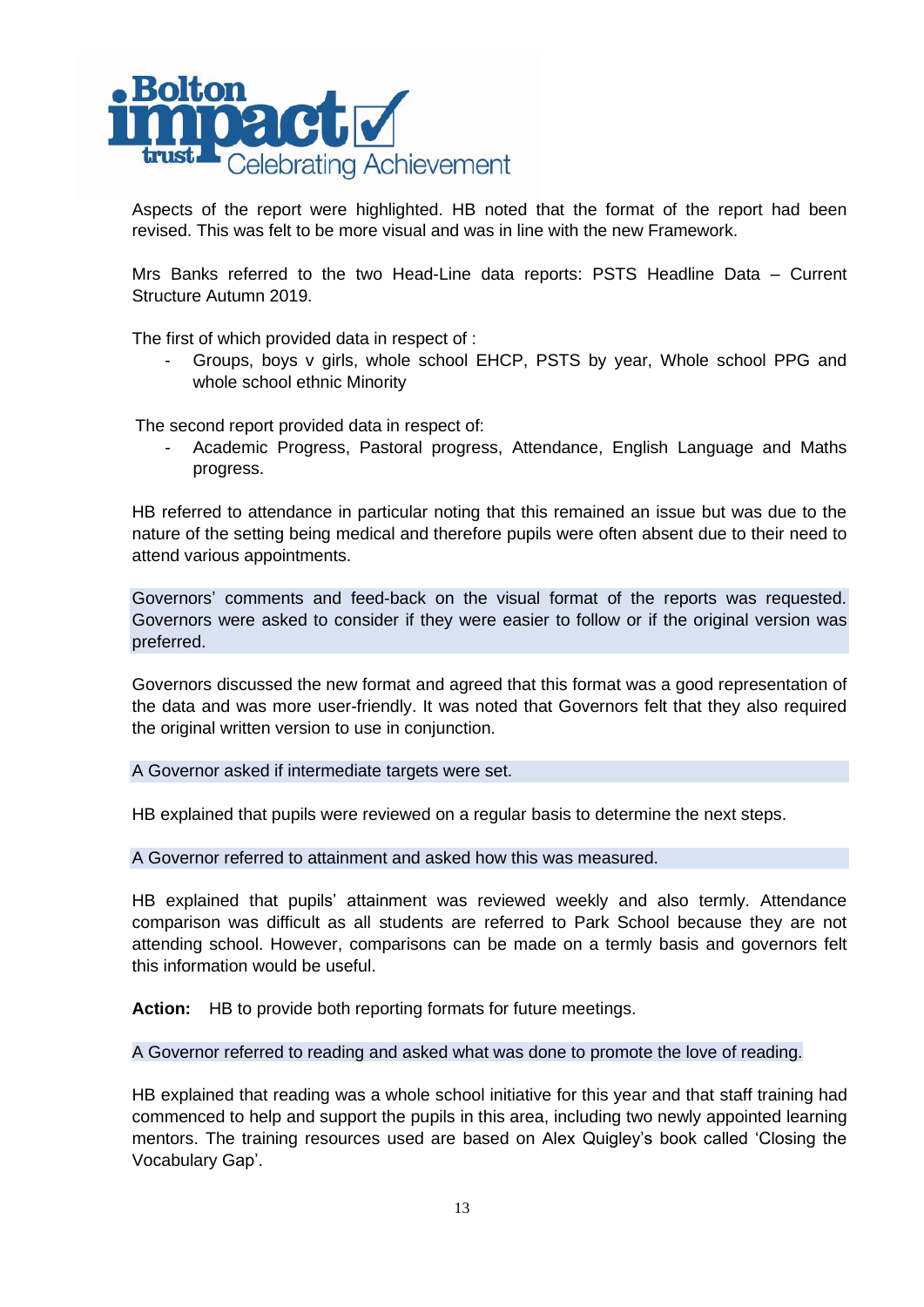

## Stakeholder Questionnaire

A Governor asked about the outcome of the recent stakeholder questionnaire.

HB confirmed that some very positive responses had been received within the comments box from: Pupils, parents, external agencies and schools. Some responses had been verbal following telephone calls made by the welfare officer.

### Well-Being credits

A Governor asked for clarification on the use of well-being credits for staff and if any impact could be seen.

HB explained that for fulltime staff 6 credits per year were available to be taken either as a full day or in two-hour blocks. This could be for staff to attend events such as watching their child's sports day or Christmas play that they otherwise would not be able to attend. HB noted that staff had responded very positively to this opportunity. Staff absence and turnover was very low.

Governors thanked and commended Mrs Banks for her thorough and comprehensive report.

### 11.1 School Self-Evaluation and School Improvement/Development Plan Update

A copy of the School Development Plan (SDP) and Self Evaluation (SEF) had been circulated to all Governors for their review and approval.

## **Agreed:**

- i) That the progress made on School Self-Evaluation and School Improvement/Development Plan be noted.
- ii) That Governors approve the School Self-Evaluation and School Improvement/Development Plan for PSTS.

### 11.2 Visit from the Education Improvement Link Professional (SIP)

The Clerk referred to the summer term visit on 14 June 2019 noting that Governors had not had sight of the outcome report. At the last meeting RL, Vice Principal had noted that she did not think that the report had been forwarded and would follow this matter up at the earliest opportunity and circulate this to all Governors.

HB confirmed that she didn't think that the SIP had completed a report. There had not been a visit in the autumn term.

### 11.3 Termly Report on Children Looked After

Mrs Banks reported that there were no Children Looked After on roll at Park School.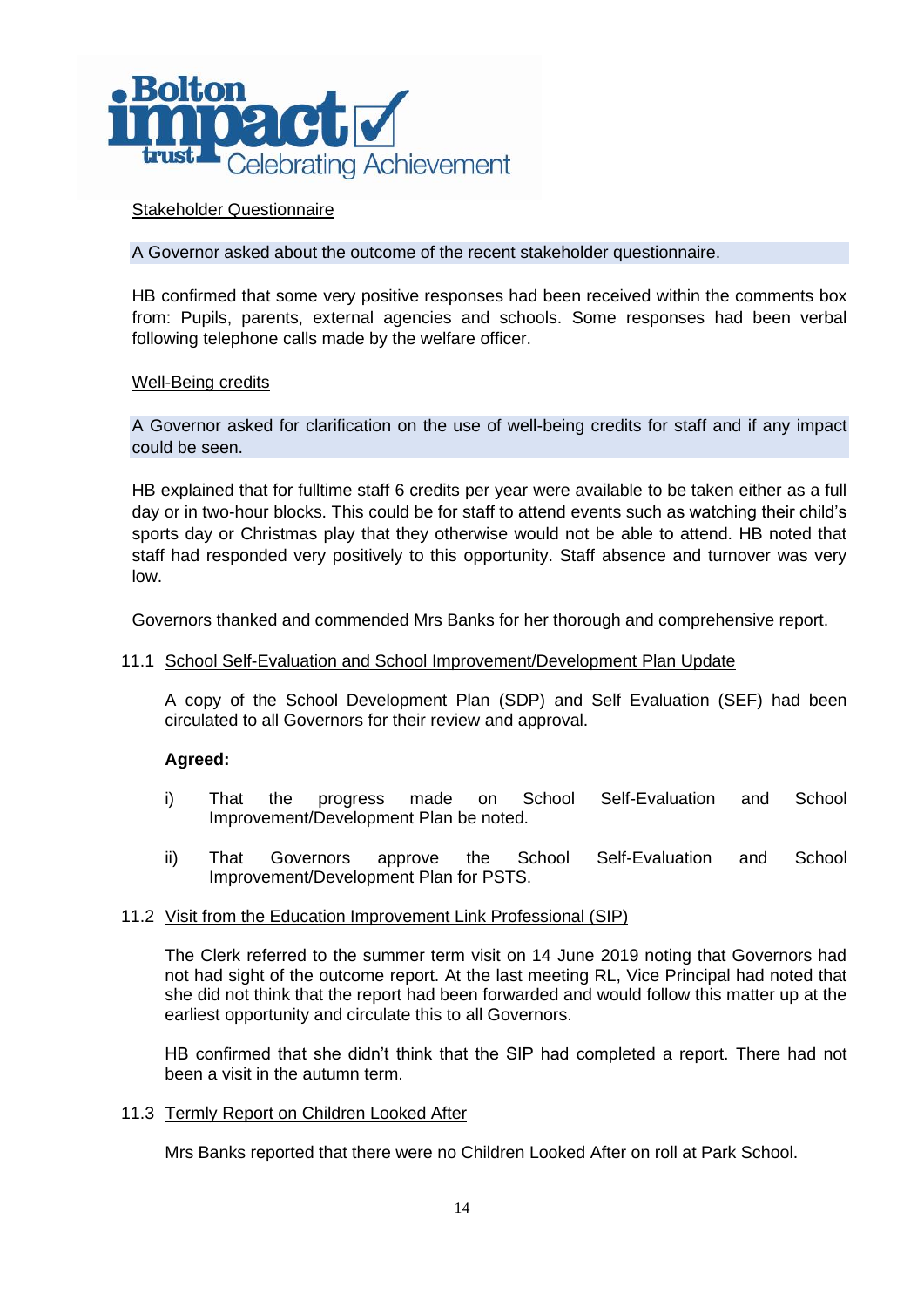

## 11.4 Termly Report on Children Missing Education

The Academy Leads reported that there had been no cases of children missing education since the last Local Governing Board meeting.

**Agreed:** That the Academy Leads report on 'Children Missing Education' be received.

### 11.5 Pupil Premium Grant for 2019/20

The Academy Lead had provided a report on the Pupil Premium funding received for the 2019/20 financial year and its use to improve barriers to learning. It was confirmed that this was available on the academy's website.

**Agreed:** That the Academy Leads termly report on Pupil Premium be received.

11.6 Submission of validated Academy performance information – KPI's

Governors had received whole school KPI group data for PSTS for the Autumn term 2019 for their review and information.

**Agreed:** That the validated data be received.

**Agreed:** That the termly report from the Academy Lead be accepted with thanks.

## **12. POLICY REVIEWS/APPROVALS**

Governors had received the following policies for their review and approval.

12.1 Admissions Policy 2021

The Clerk noted that approval of this policy had been deferred from the autumn term meeting.

HB confirmed that the policy in place was more procedural as the LA commissioned all places at PSTS.

**Agreed:** That Governors approve the Admissions procedure for PSTS.

### 12.2 Health and Safety Policy – PSTS Well-Being Centre

HB reported that whilst PSTS Well-Being Centre was based on a different site the same policies were to be used as those of PSTS. However, the Health and safety policy as circulated had been compiled specifically for the PSTS Well-Being Centre.

Governors reviewed the policy with one Governor referred to the possibility of the presence of asbestos and asked if checks had been completed.

Mr Smith confirmed that he was sure that there were no signs of asbestos but that checks were in the process of being undertaken. It was also confirmed that a risk assessment had been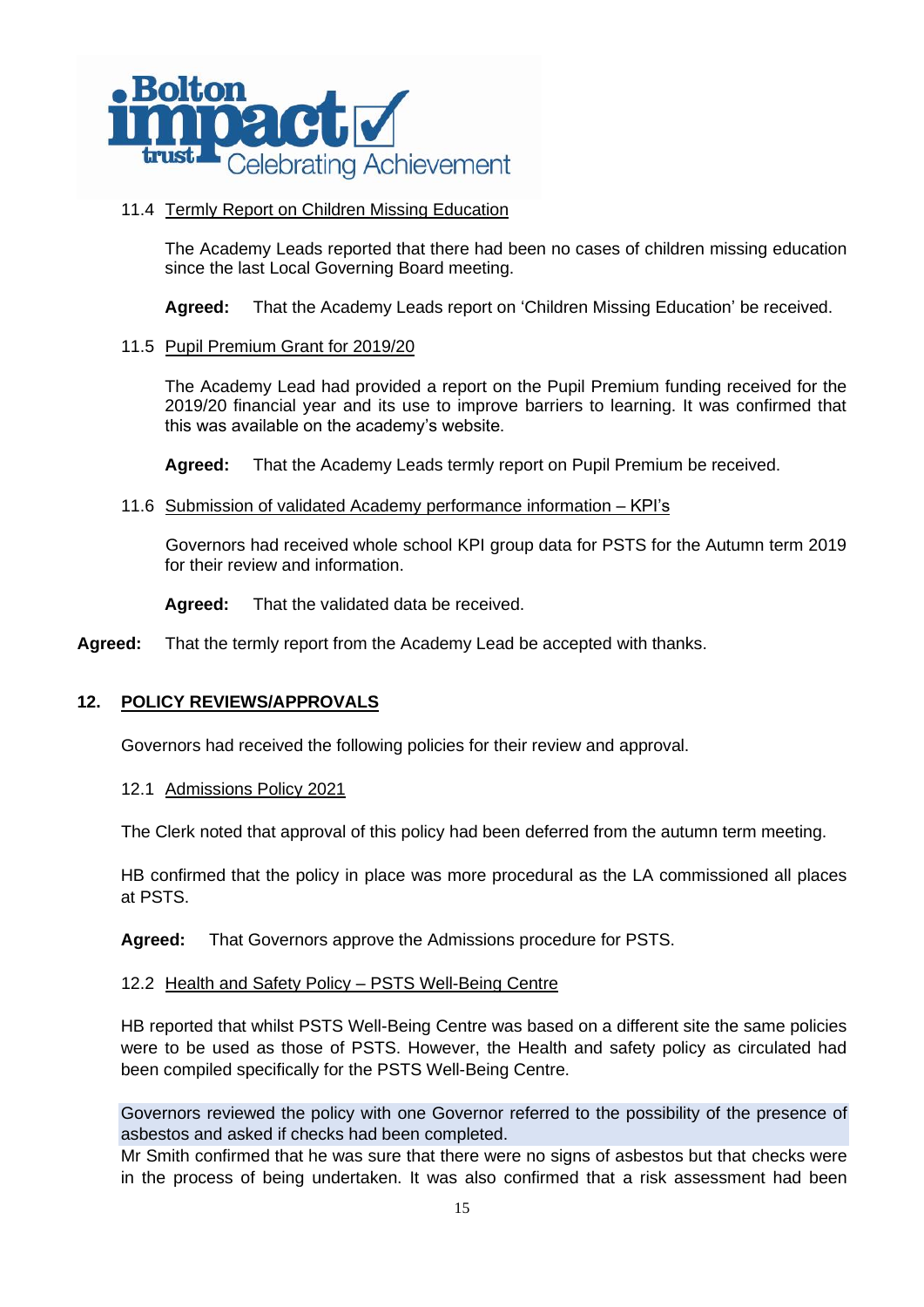

undertaken in the mean-time. A report to confirm could be provided for evidence purposes if required.

A Governor asked if there was a perimeter fence and if the area could be secured externally.

HB confirmed that no-one could enter the building unless reception provided them access.

DS informed Governors that there was a five-year lease on the building with four years left to run, including a mid-term break clause, and that the landlord was the same as that of the PLC building. It was noted that arrangements would be made for Governors to visit the Well-Being Centre in the near future.

**Agreed:** That Governors approve the Health and Safety Policy for the Well-Being Centre.

### **13. SKILLS AUDIT**

Mr Smith confirmed that there was nothing to report regarding the skills audit at the present time and that an update would be provided once a full Governors membership had been gained.

**Agreed:** That DS provide an update report on the skills/training requirements of the LGB once full membership had been confirmed.

### **14. APPRAISAL PROCEDURES**

### 14.1 Impact of school appraisal on school improvement in the 2018/19 academic year

At the last meeting DS reported that any recommendations following completion of the performance management process were to be presented to the relavent Committee and managed at Trust Level. A report would be provided back to the LGB in the Spring Term 2020.

Mr Smith confirmed that all pay recommendations made following the completion of the appraisal process had been discussed and approved at Trust level at the last Committee meeting.

**Agreed:** That the Trusts report on school's appraisal procedures for the 2018/19 academic year be received and noted.

### 14.2 Academy Leads Appraisal Review

At the last meeting DS had reported that as for the previous item, any recommendations following completion of the performance management process for the Academy Leads would be presented to the relavent Committee and managed at Trust Level. A report would be provided back to the LGB in the Spring Term 2020.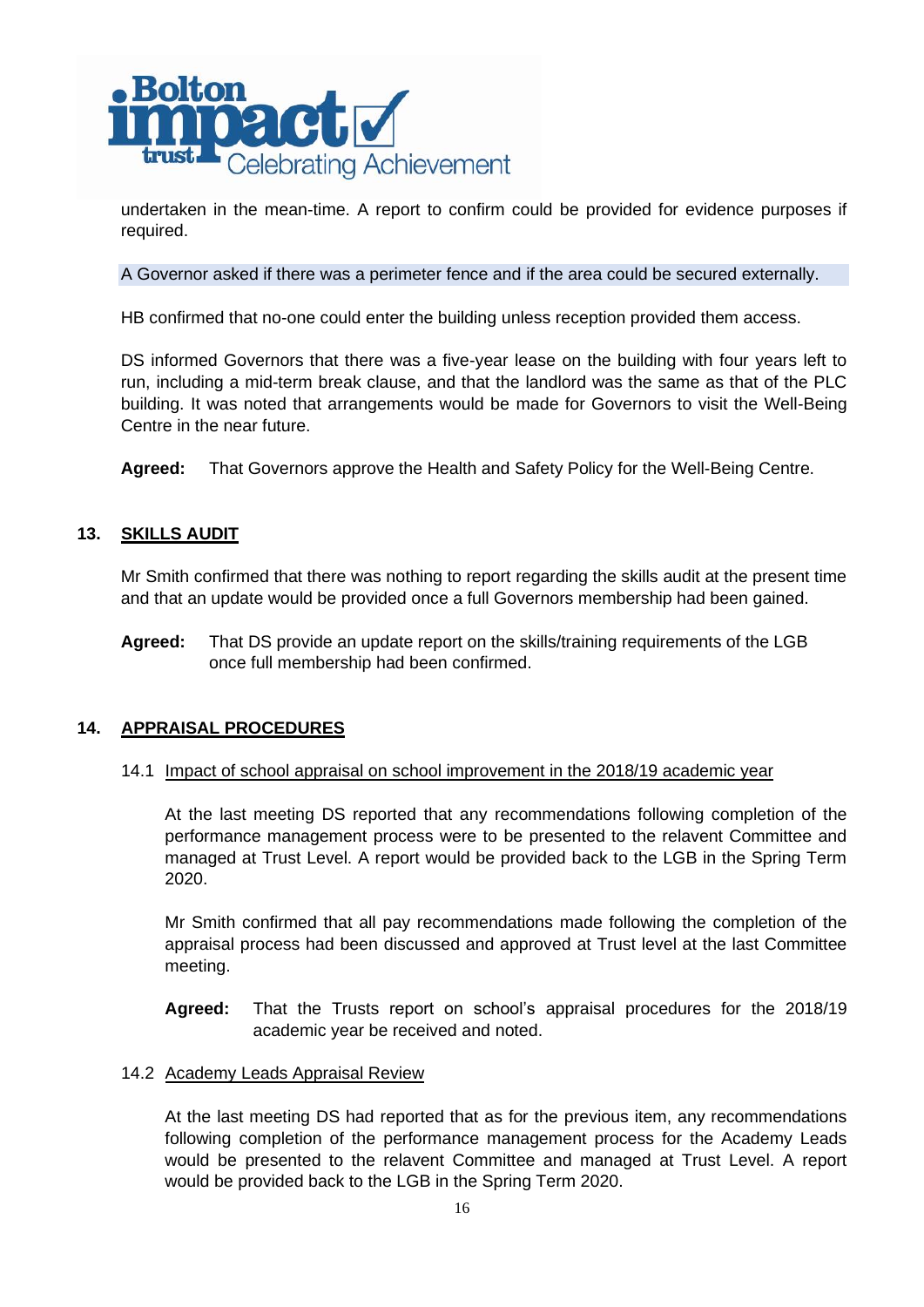

Mr Smith therefore confirmed that all pay recommendations made following the completion of the Academy Leads appraisal review had been discussed and approved at Trust level at the last Committee meeting.

**Agreed:** That an update on the Academy Leads appraisal review for the 2018/19 academic year be received and noted.

## **15. EVACUATION AND INVACUATION PROCEDURES**

The Clerk suggested that as this information had been recorded within the Academy Leads report under Health and Safety, that this form part of the sub items to be reported on with that item as opposed to it being a separate item on the agenda. Governors agreed.

HB confirmed that further to her circulated report, an evacuation and Invacuation exercise had been undertaken on 2 October 2019.

### **16. WEBSITE COMPLIANCE UPDATE**

Mr Smith suggested that as the Link Governor in this area had recently resigned, and that CU had only been appointed with this responsibility at this meeting, that the report be deferred to the summer term. This was agreed.

It was proposed that CU supported by DS undertake a review of the website and provide a report back to Governors at the summer term meeting to confirm continued compliance. This was agreed.

**Action:** CU (supported by DS) to undertake a termly review of the Academy's website to ensure continued compliance and provide a report back to Governors at the summer term LGB meeting.

## **17. CHANGES TO RELATIONSHIP AND SEX EDUCATION (RSE) REQUIREMENTS**

The Clerk reported that the new Relationships Education, Relationships and Sex education (RSE) and Health Education would be mandatory from September 2020.

It was noted that Relationships Education would be compulsory in all primary schools in England and Relationships and Sex Education would be compulsory in all secondary schools, as well as making Health Education compulsory in all state-funded schools.

It was noted that schools and academies must have regard to the guidance, and where they depart from those parts of the guidance which state that they should (or should not) do something they will need to have good reasons for doing so.

The Clerk advised that the statutory guidance was available via the DfE website along with helpful guides for schools and parents.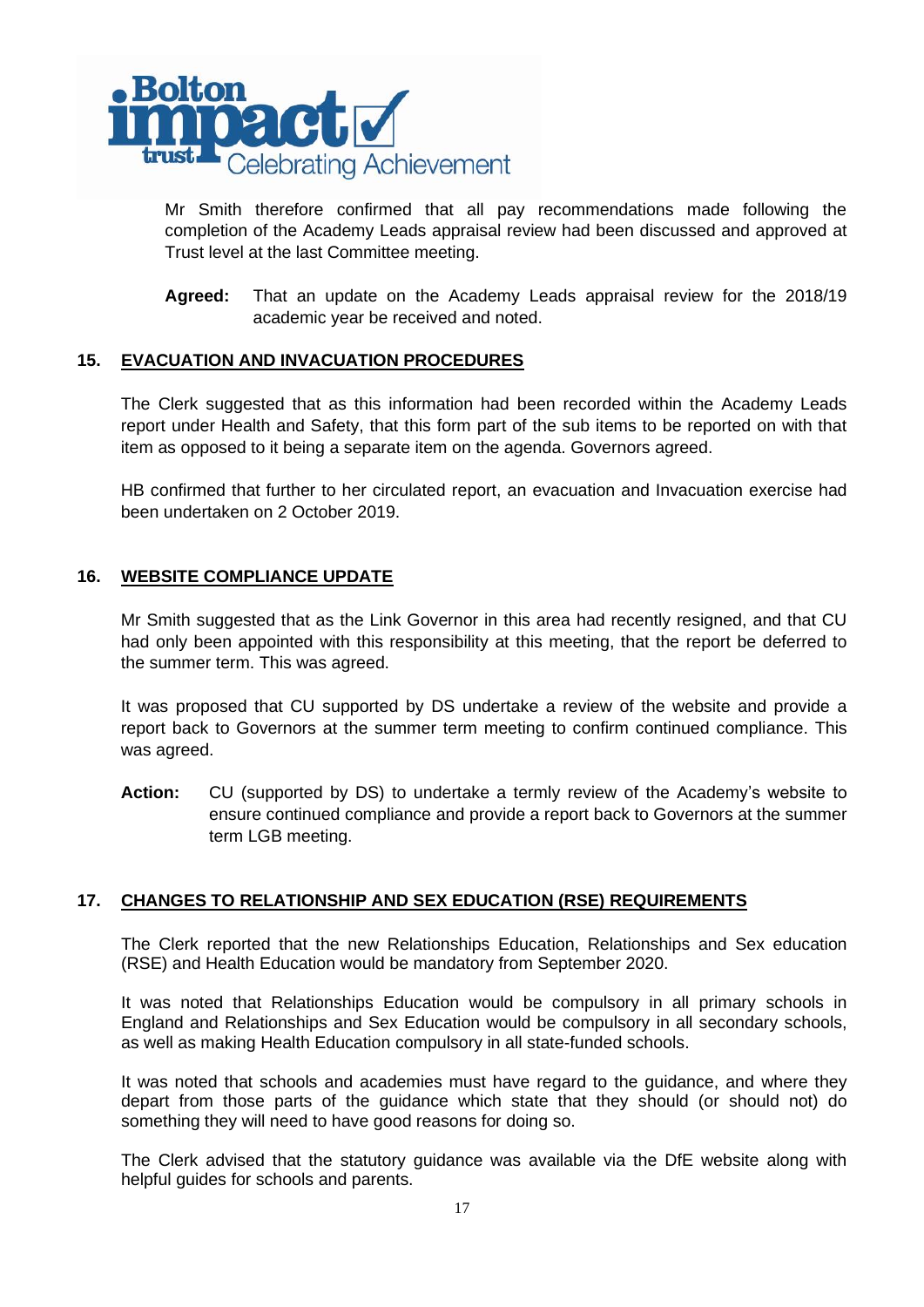

It was reported that local primary and secondary schools and academies had worked together in a number of cases to share their own experiences of working with their local communities and ensuring robust policy planning. Stakeholder working was also noted as a useful tool to ensure that the curriculum remained transparent, and any misunderstandings and myths explained.

For faith-based schools, the Governance Services Team recommended consulting with the appropriate religious authority as they may have further guidance and support available.

Mr Smith confirmed that he would further discuss this matter with Rebecca Leonard as she was currently undertaking a review of the review cycle and approval process across the Trust.

### **Agreed:**

- i) That the Board delegate to leaders, if not already done so, the planning of the new curriculum and the sharing of clear information with stakeholders.
- ii) That the LGB delegate responsibility to Rebecca Leonard, Vice Principal of the Trust, to ensure that a robust Relationships Education, Relationships and Sex Education (RSE) and Health Education curriculum policy, where appropriate, was in place by 1 September 2020.
- **Action:** Mr Smith to liaise with Rebecca Leonard, Vice Principal of the Trust, regarding the need to ensure that a robust RSE policy was compiled and in place for September 2020.

## **18. SCHOOL TERM AND HOLIDAY DATES 2020/21**

Mr Smith informed Governors that a report detailing the school term and holiday dates for 2020/21 as approved by the Trust was available on the Academy website. The details of when pupils were in school were indicated by a colour coded key.

Governors were assured that BIT followed other Bolton Schools holiday patters with the exception of the inset days that had been chosen to best meet the needs of BIT.

## **19. DATE OF NEXT LOCAL GOVERNING BOARD MEETING**

- **Agreed:** That the Local Governing Board meeting for the remainder of the academic year 2019/20 be held as follows:
	- Summer Term: Tuesday 9 June 2020 at 4.00pm at the Forwards Centre, Roscow Fold Site.

### **20. CONSENT TO ABSENCE**

There were no apologies for absence to be approved as all members were present, with the exception of Rebecca Leonard, Vice Principal who had been unavoidably detained.